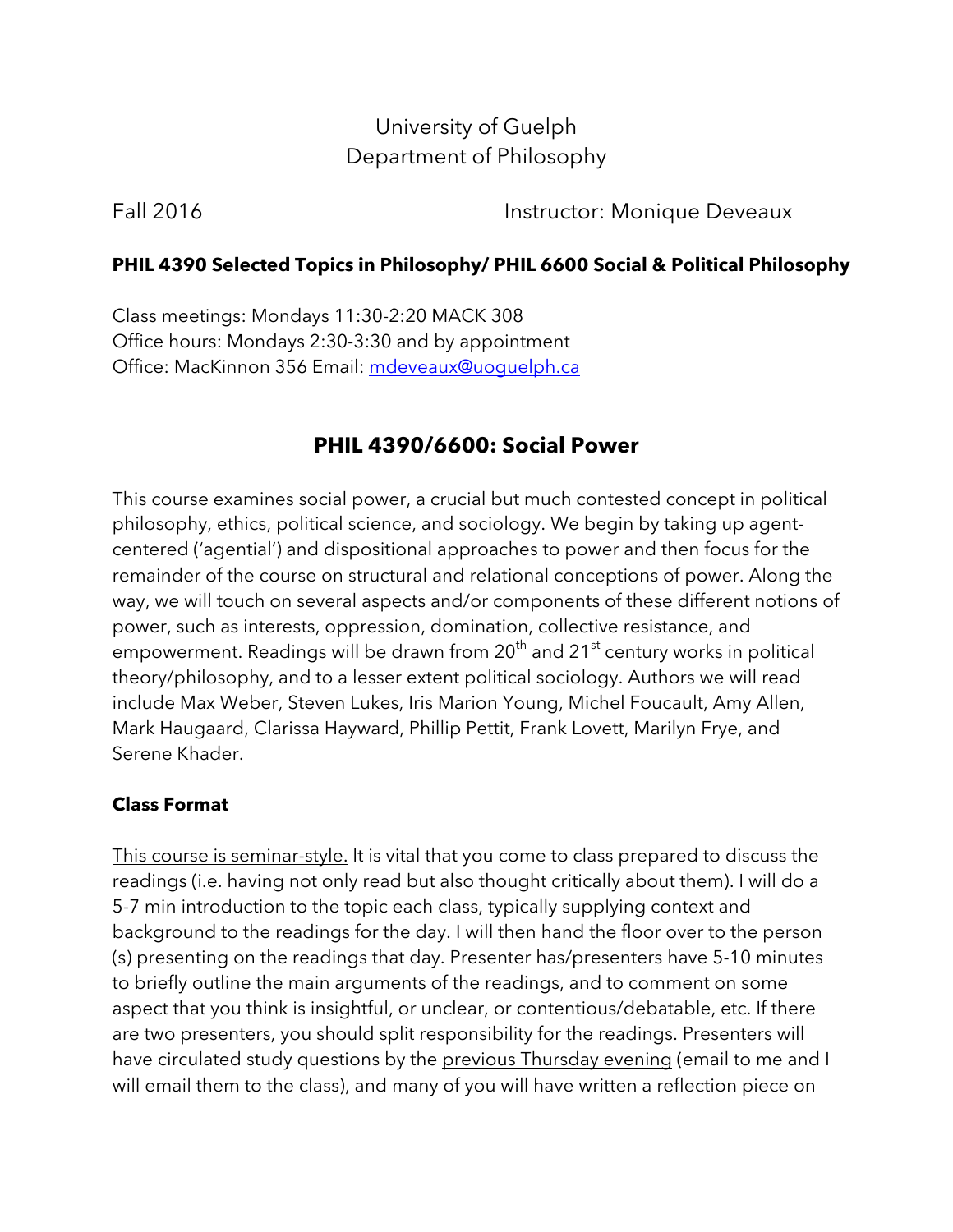the readings (uploaded to Courselink, 'Discussions'). The presenter(s) then moderates our class discussion using 3 or so of their best questions (pre-circulated). I will step in if discussion is lagging, but otherwise the point person(s) is "on" until our break at 12:45/50.

## **Course Requirements**

You are required to attend and participate in class meetings; do an in-class presentation on the readings for one class (circulating discussion questions in advance)\*\*; and write one final paper. Papers should be 10-12 pp (exclusive of bibliography) for those registered in 4390, and 15-17 pp (exclusive of bibliography) for those registered in 6690.

If you must miss a class, you are responsible for doing the reading. A 2 pp reflection piece on the readings missed is required within one week of the missed class.

## **Course Outcomes**

This course aims to develop your critical reading and critical thinking capacities. Writing and oral presentation skills are also a focal point of this course. Both interpretive/explanatory and argumentative kinds of writing and speaking are important skills that we will work on. More generally, doing the readings for the course — and writing about these and discussing them in class — will serve to increase the depth and breadth of your knowledge of philosophical/theoretical debates about power in contemporary political theory/philosophy.

## **Course Assessment A Option (default for those registered in PHIL 4390)**

Class participation: 15% 6 short (3 para/1 pg) reflection (due by 10:30 a.m. Monday mornings): 15%\* Class presentation: 10%\*\* In-depth critical analysis of 2 readings in the course (4-5 pp): 20% (**due Nov. 2**) Final research paper (10-12 pgs, plus cover pg & biblio): 40% (due Dec. 14)

## **Course Assessment B Option (default for those registered in PHIL 6690)**

Class participation: 10% 10 short (3 para/1pg) reflections (due by 10:30 a.m. Monday mornings): 20%\* Class presentation: 10%\*\* Final research paper (12-15 pp plus biblio): 60% (due Dec. 14)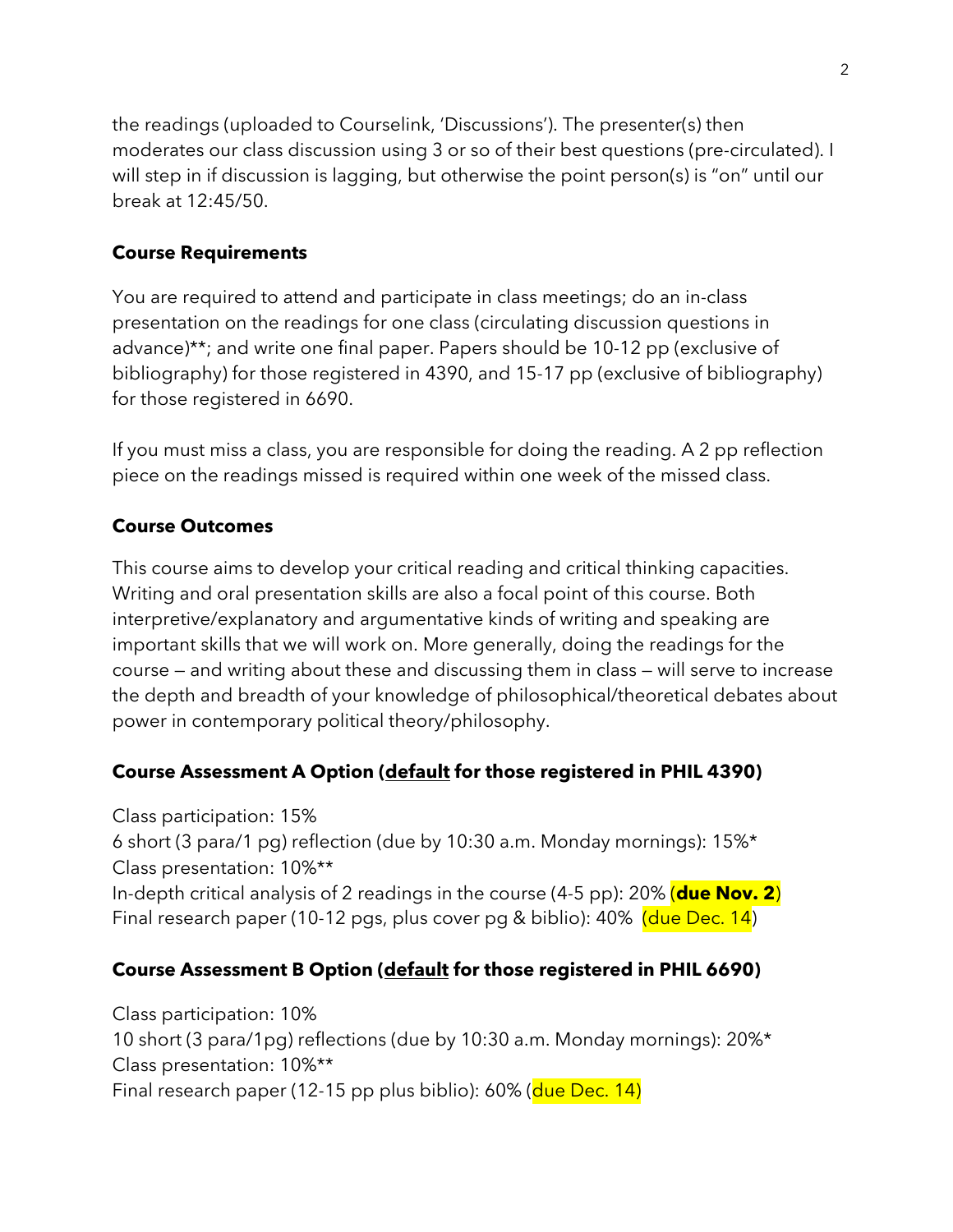\*short response pieces will be graded together as a 'dossier' at the end of the course, but I will give you written feedback on the first 2 that you submit \*\*includes circulating study/discussion questions by the Thursday before class, an in-class presentation on the readings (around 10 minutes; I will stop you if you reach 12 min)

## **Course policies regarding submission of work, academic integrity etc.**

For university policies on submission of work, dropping courses, accessibility, academic misconduct and other matters, see: https://www.uoquelph.ca/philosophy/resources/standard\_statements

### **Course policies: reading, missed classes, work extensions, and communication**

A fourth year/grad level seminar is very different from lower level courses, both in intellectual level and expectations. You are all busy people — I get it — but it is imperative for the course's success (and your own success in it) that you keep up with the readings and short reflection writings. Your class contributions are so much better when you have put the time into reading/thinking beforehand! Twenty years of teaching has led me to conclude that students who haven't done the readings are disinclined to participate — and worse, they chime in with vague or overly general comments that take our discussion off topic. If you decide take this course, I expect you to commit to staying engaged in the topics and keeping up with the readings from week to week.

Missing classes for reasons other than illness or serious family/life crises is not ok. This includes opting not to attend class because of a concert/birthday/holiday plans, or being busy with other coursework.

Email: I will do my best to reply to your email within 24 hours (weekends excepted) and expect you to do the same.

Work extensions: granted only for illness, family emergencies, and issues of accessibility/accommodation (through SAS). Not granted for work crunches.

### **Readings**

The reading assignments for class generally total an average of 50-80 pages, depending on the difficulty of the texts. The reading assignment for undergrads and that for grad students is the same, but please note that this is a lesser amount of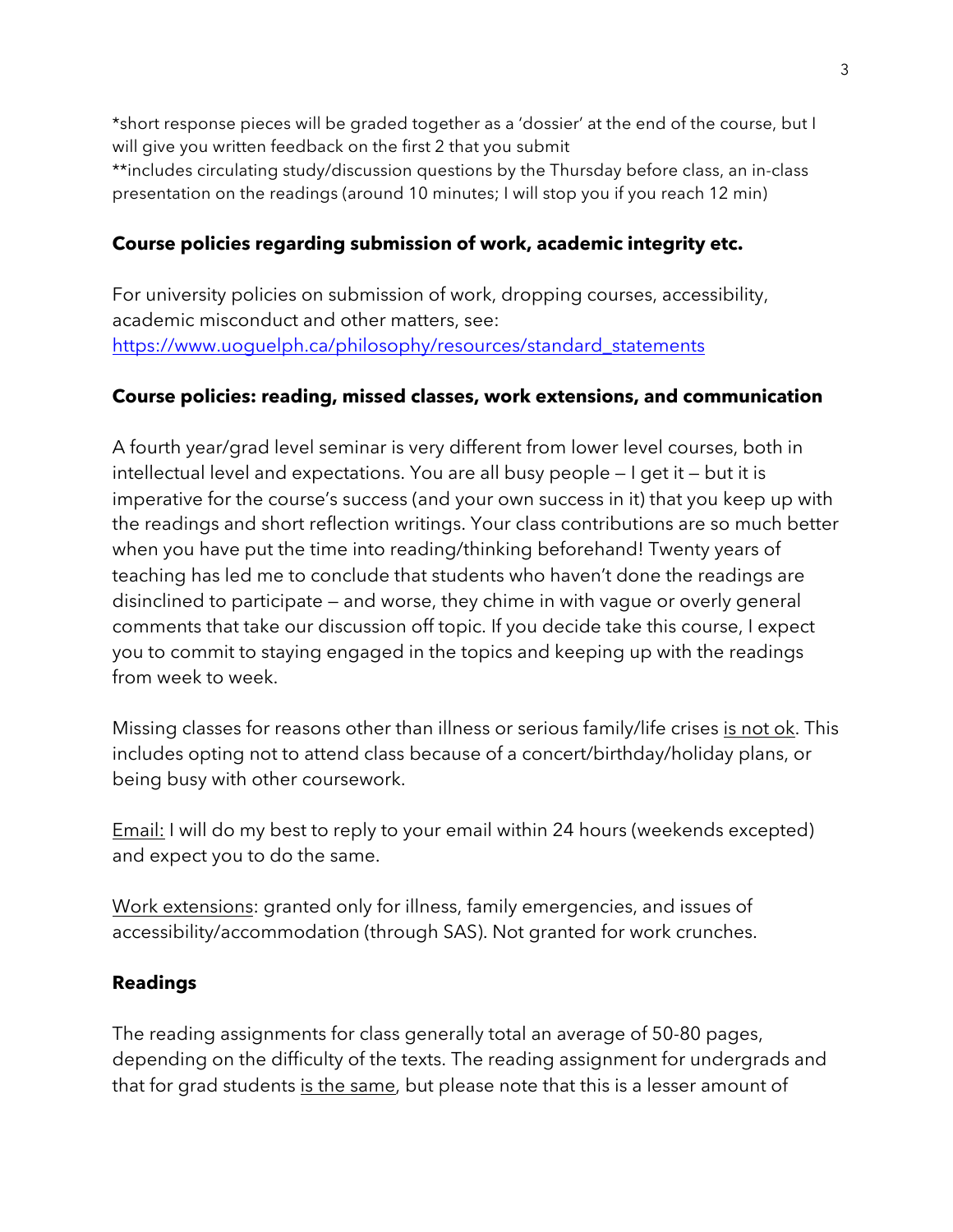reading than is typical for a graduate course in contemporary political theory/philosophy (where 100 pages a week is more the norm). Feel free to email me questions if you're having trouble understanding the reading.

Except for the one required book (by Steven Lukes), and links directly visible in this syllabus (Nov. 21 materials) required and supplementary readings are available on ARES, the university's electronic course reserve system. Please bring the readings to class in an easily accessible form, printout or electronic, as we will frequently refer back to them during our discussion.

#### **Book to purchase:**

Steven Lukes, Power: A Radical View (second edition). Palgrave MacMillan 2005.

## **Schedule of Topics and Readings**

#### **a. Agent-centered & dispositional approaches to power**

Sept. 12 Analyzing power

#### Reading:

- 1. Max Weber, **Economy & Society (U California Press 1978**), pp. 22, 26-27, and 53-54.
- 2. Thomas Wartenberg, The Forms of Power: From Domination to Transformation (Temple Univ. Press, 1990), chapters 3 and 4 (pp. 51-89).
- 3. Dennis Wrong, "Some Problems in Defining Social Power," American Journal of Sociology 73/6 (1968), **2nd half: pp. 677- 681** ("Power as Actual and Potential").
- Sept. 19 The power of agents

#### Reading:

- 1. Steven Lukes, Power: A Radical View (Palgrave MacMillan 2<sup>nd</sup> edition, 2005), Ch. 1 (pp. 14-59).
- 2. Peter Morriss, Power: a Philosophical Analysis (2<sup>nd</sup> edition): part I, "What power is and what power is not," pp. 14-46.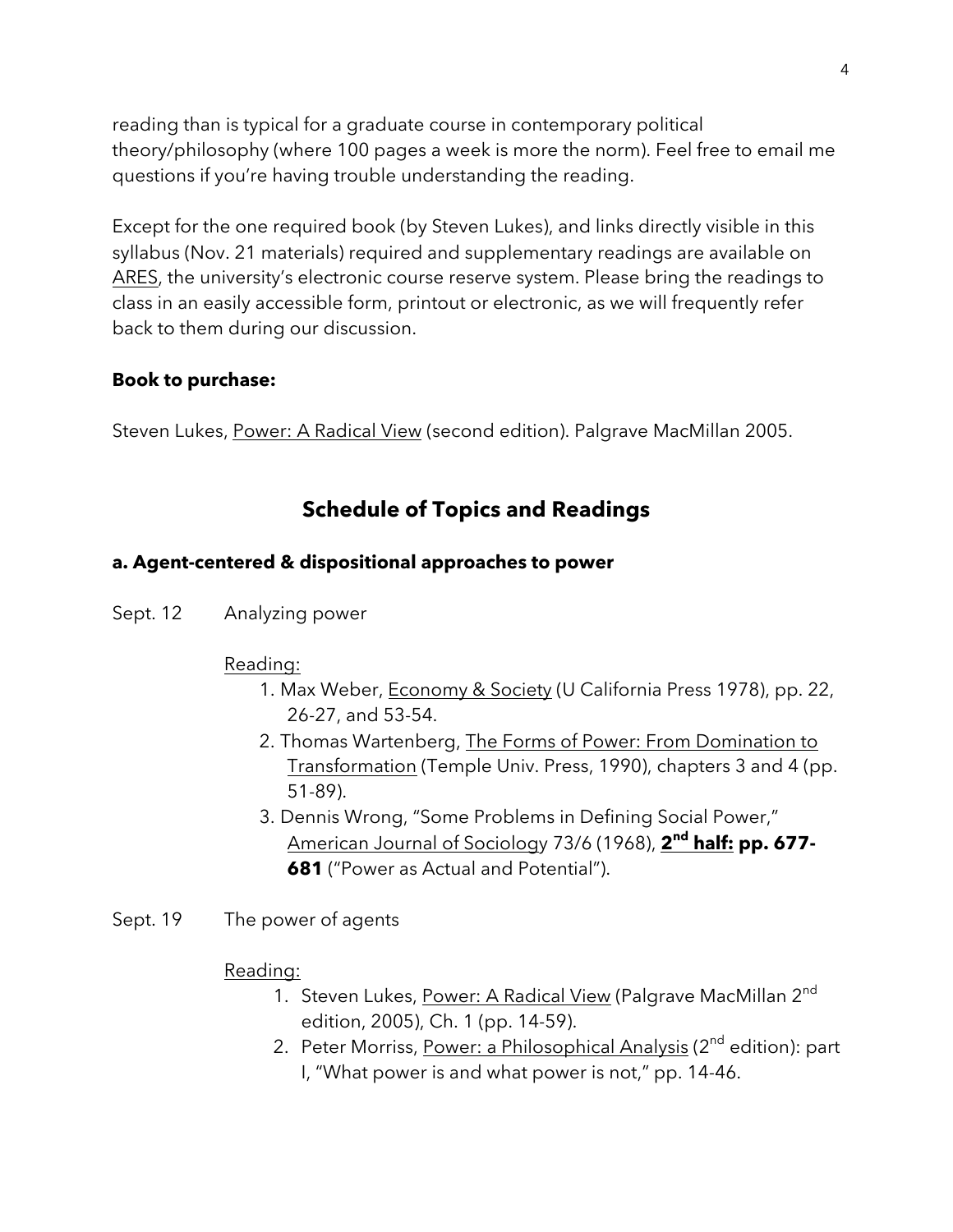Sept. 26 Lukes on power: power's third dimension

#### Reading:

1. Steven Lukes, Power: A Radical View (Palgrave, 2<sup>nd</sup> edition), chapter 2 (pp. 60-86 only) & chapter 3 (pp. 108-151).

#### **b. Structural Power**

Oct. 3 Social-structural conceptions of power

#### Reading:

- 1. Iris Marion Young, "Structure as the Subject of Justice," part of Ch. 2 (pp. 43-64) in Young, Responsibility for Justice (Oxford UP 2011).
- 2. Clarissa Hayward, "Defacing power," **Ch. 2** (pp. 11-39) in De-Facing Power (Cambridge UP 2000) [note: make sure you are not reading Ch. 6 instead, which is also up on Ares. Both chapters are from Hayward's book, titled Defacing Power.]
- 3. Chris Lebron, "The Problem of Social Value," Ch. 2 in The Color of Our Shame (Oxford UP 2013).
- Oct 10 Thanksgiving (no class)
- Oct. 17 Disciplinary Power: Foucault

#### Reading:

- 1. Michel Foucault, pp. 92-102, The History of Sexuality: An Introduction (vol. 1), Vintage Edition. [section entitled "Method"]
- 2. Michel Foucault, "The Subject and Power," Critical Inquiry 8/4 (1982), pp. 777-795. [Or see essay by the same title republished in volumes edited by Faubion, or by Dreyfus and Rabinow]
- 3. Nancy Fraser, "Foucault on Modern Power: Empirical Insights and Normative Confusions," Ch. 1 (pp. 17-34) in Fraser, Unruly Practices (U of Minnesota Press 2008).

For a brief, helpful overview of Foucault on power, see Steven Lukes, Power: A Radical View ( $2^{nd}$  edition), second half of chapter 2 (pp. 88-107).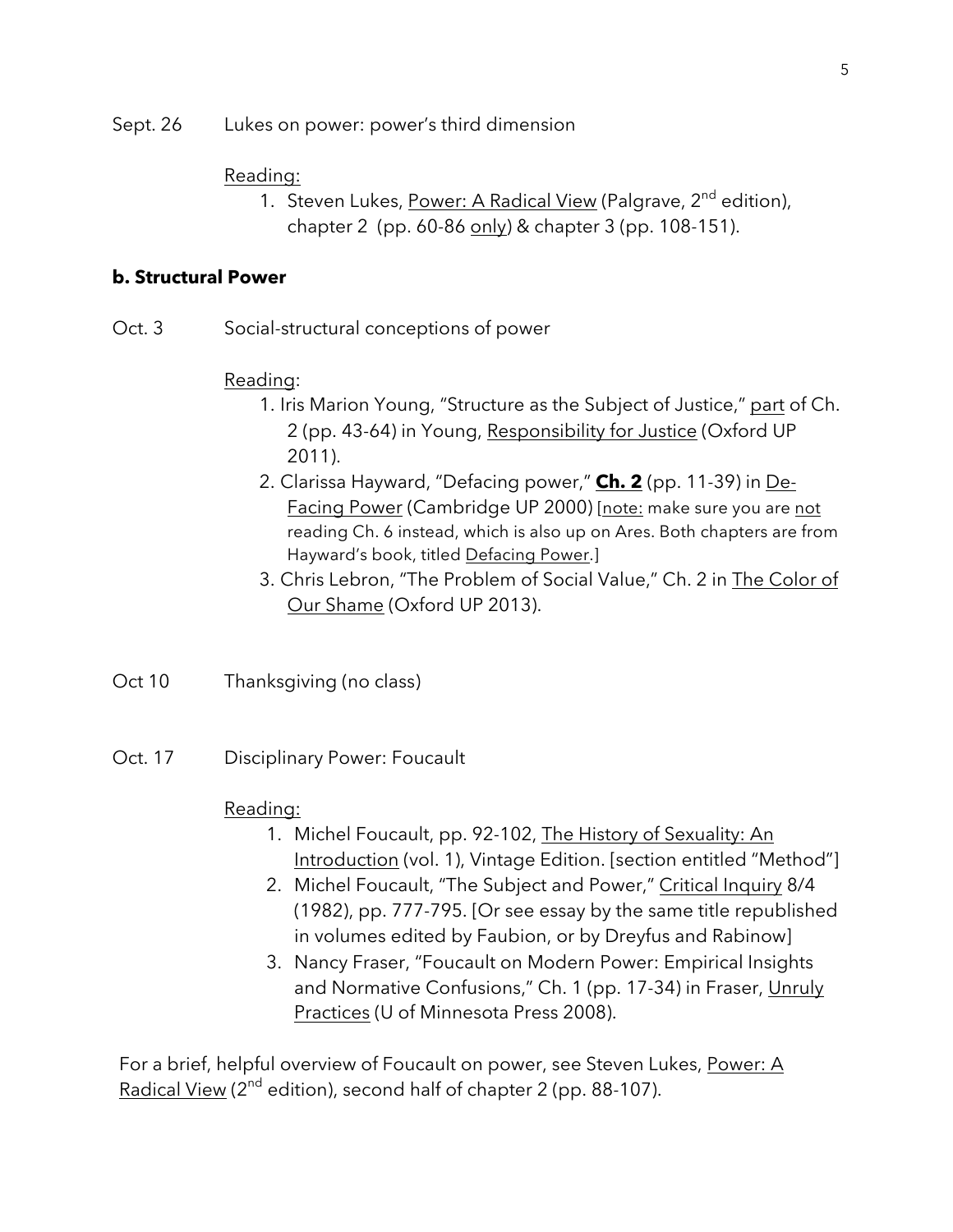Oct. 24 Governmental Power: Foucault continued

#### Reading:

- 1. Michel Foucault, "Governmentality," pp. 201-222 in Power: Essential Works of Foucault, ed. J.D. Faubion (2000)
- 2. Michel Foucault, First two lectures on power (Jan 7 and Jan 14,1976): pp. 1-41 in Society Must Be Defended: Lectures at the Collège de France (Picador edition 2003)
- Oct. 31 Domination, power, and unfreedom

#### Reading:

- 1. Philip Pettit, Republicanism: A Theory of Freedom (Oxford UP 2000), chapter 2, "Liberty as nondomination".
- 2. Clarissa Hayward, Ch. 6, "Power and freedom," (pp. 161-178) in De-Facing Power (Cambridge UP 2000).
- 3. Frank Lovett, Domination and Justice (Oxford UP 2010), pp. 71- 84
- Nov. 7 Oppression and power

#### Reading:

- 1. Iris Marion Young, "Five Faces of Oppression," in Justice and the Politics of Difference (Princeton Univ. Press, 1990), pp. 39- 65.
- 2. Marilyn Frye, "Oppression," in The Politics of Reality (Trumansburg, NY: The Crossing Press, 1983).
- 3. Sally Haslanger, "Oppressions: Racial and Other," Ch. 11 in Haslanger, Resisting Reality: Social Construction and Social Critique (Oxford UP, 2013)

#### **c. Countering power: collective resistance and empowerment**

Nov. 14 Thinking beyond binaries: how do power & empowerment connect?

#### Reading:

1. Amy Allen, "Rethinking Power," Hypatia 13/1 (1998): 21-40.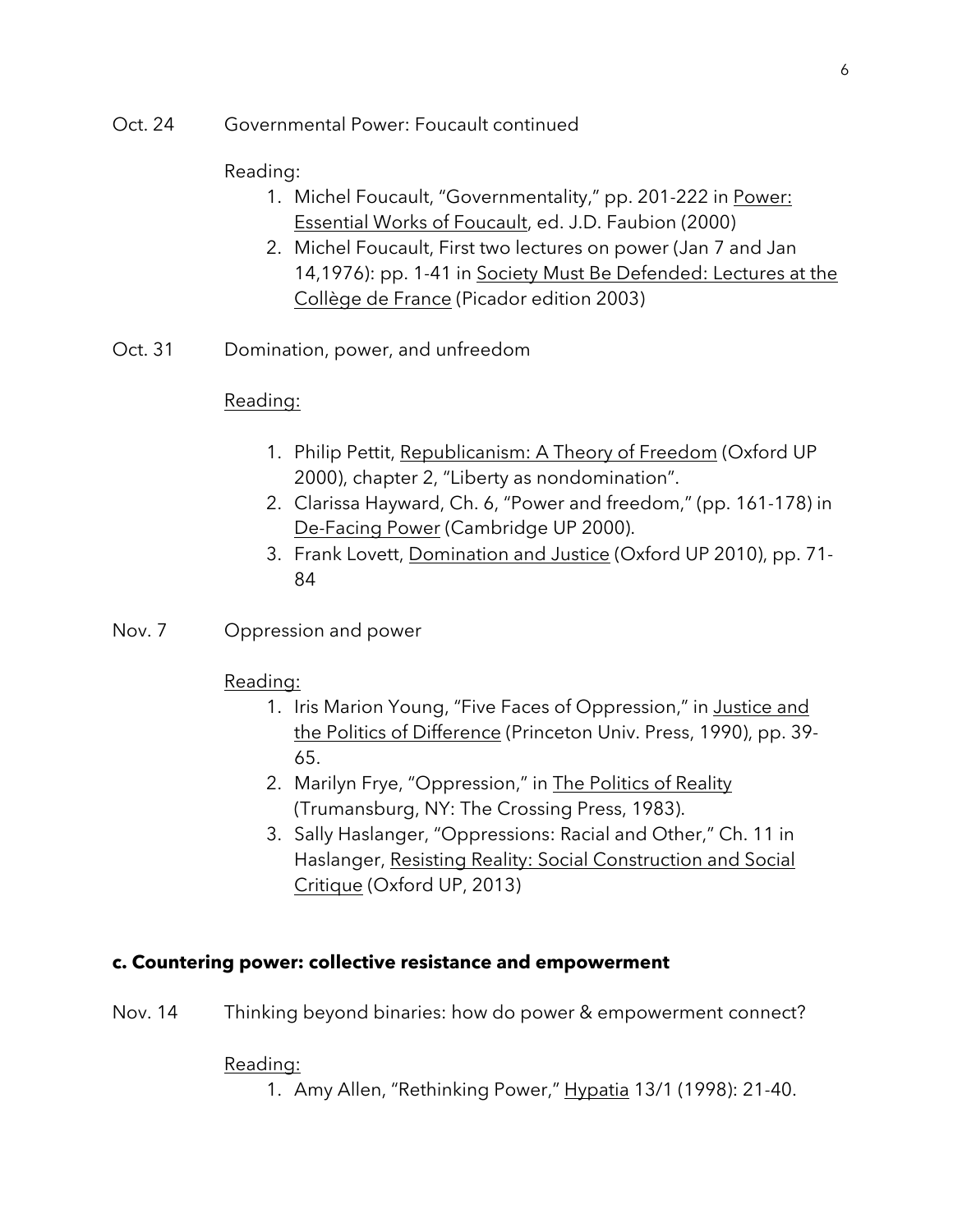- 2. John Gaventa, Power & Powerlessness (1982), pp. 1-32.
- 3. Amy Allen, "Feminist perspectives on power," in Stanford Encyclopedia of Philosophy: http://plato.stanford.edu/entries/feminist-power/ (must first login to U of G library system)
- Nov. 21 Collective resistance to oppression

### Reading:

- 1. View: "Idle No More: A Protest for Aboriginal Rights", CBC mini-doc, 2013 (19 min): http://curio.ca.subzero.lib.uoguelph.ca/fr/video/idle-no-morea-protest-for-aboriginal-rights-4118/
- 2. Glen Coulthard, "Lessons from Idle No More: the Future of Indigenous Activism," Conclusion to Red Skin, White Masks: Rejecting the Colonial Politics of Recognition (U Minnesota Press, 2014), pp. 151-179.
- 3. View: "What are 'Black Lives Matters' Demands?" interview with Alicia Garza on MSNBC, Aug. 11/15 (4 1/2 min): https://www.youtube.com/watch?v=7UnBykVezRI
- 4. Patrisse Cullors, "#BlackLivesMatter Will Continue to Disrupt the Political Process," Washington Post, Aug. 18, 2015: https://www.washingtonpost.com/news/powerpost/wp/2015/ 08/18/opinion-blacklivesmatter-will-continue-to-disrupt-thepolitical-process/
- 5. Chris Lebron, "Time for a New Black Radicalism," New York Times (Opinionator), June 22, 2015: http://opinionator.blogs.nytimes.com/2015/06/22/time-for-anew-black-radicalism/?ref=opinion&\_r=0
- 6. Frank Leon Roberts, "Ferguson on Fire" Uptown Magazine, Nov. 24, 2014: http://www.uptownmagazine.com/2014/11/furor-in-ferguson/
- Nov. 28 Empowerment

Reading: